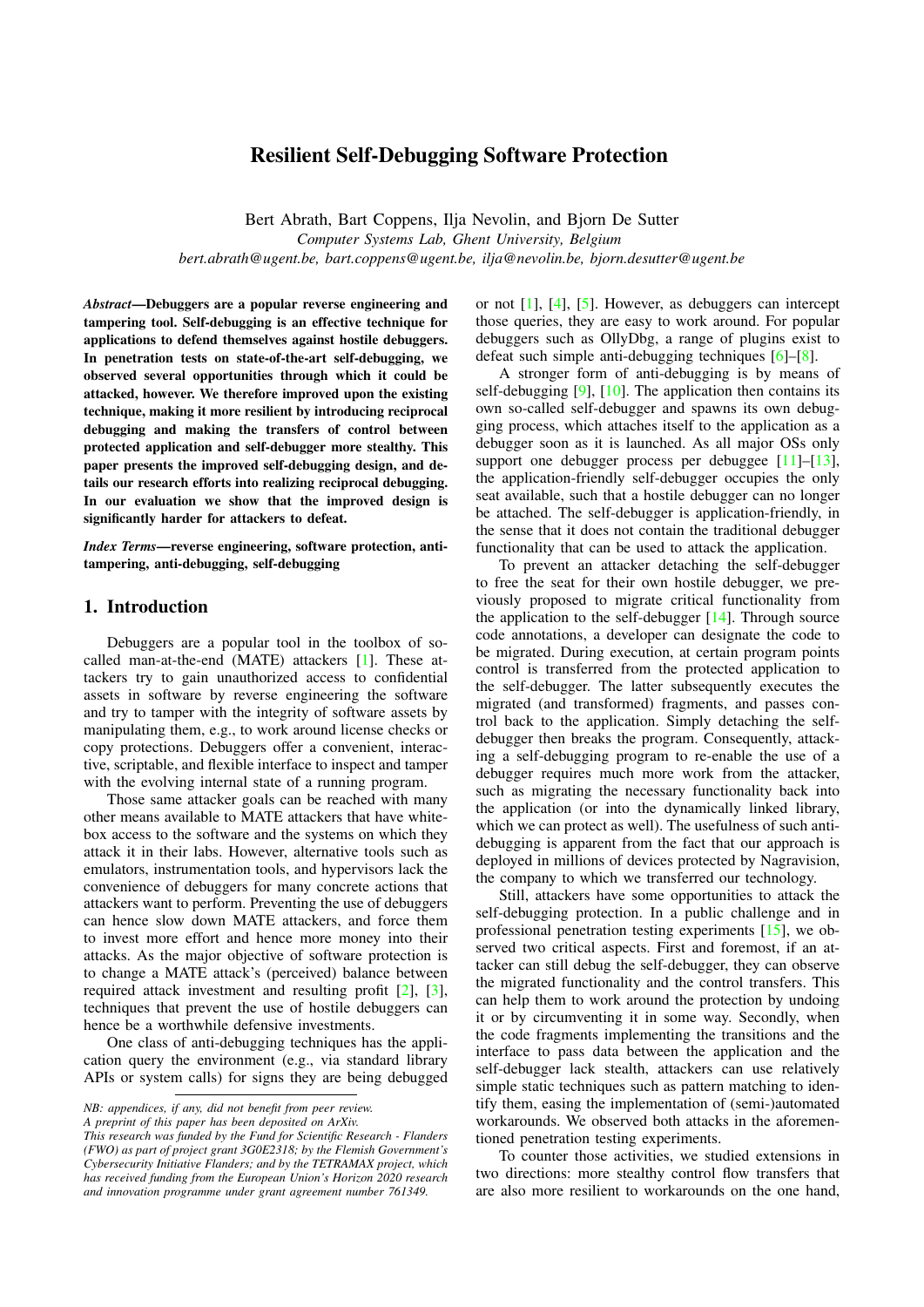and reciprocal debugging on the other hand, because when both the protected application and the self-debugger debug each other, an attacker can debug neither of them.

This paper reports our findings. Both for making control transfers more stealthy and resilient, and for making self-debugging reciprocal, we report opportunities and obstacles as present on popular architectures and operating systems. We make the following contributions:

- We present an improved design of our selfdebugging technique, featuring reciprocal debugging and stealthier interfaces.
- We describe a working reciprocal debugging implementation, and explain the deadlocks inherent in such a system and how to handle them.
- We examine portable methods through which a debugger can be stealthily signaled.
- We provide a security evaluation of our improved design, using Binary Ninja.
- We provide an open-source prototype implementation of our design. Our framework is available at [https://github.com/aspire-fp7/framework,](https://github.com/aspire-fp7/framework) with the code related to self-debugging available separately at [https://github.com/csl-ugent/anti-debugging.](https://github.com/csl-ugent/anti-debugging)

# 2. Self-Debugging Security Analysis

MATE attackers want to analyze or tamper with the sensitive assets contained in a target application, and can be assumed to have total control over the environment this application runs in  $[16]$ . This means they can run the application in an emulated environment, disable security features provided by the OS such as ASLR, as well as use many other different tools at their disposal to analyze or tamper with an application statically or dynamically. Debuggers are powerful dynamic tools, providing attackers with the capabilities to gather traces, dump cryptographic keys, or even execute code fragments out of context, e.g., to work around copy protections.

All major OSs only provide support for a single debugger per application [\[11\]](#page-9-9)–[\[13\]](#page-9-10). Self-debugging takes advantage of this limitation by occupying the only available debugger seat with a custom, application-friendly selfdebugger [\[14\]](#page-9-11). This protection prevents attackers from attaching their own, hostile debugger to the application, and consequently first has to be defeated by any attackers before they can debug the application. The protection has thus become the target, and we therefore investigate how it can be attacked as well as defended.

We start with an overview of our original design, and then explore the different ways in which it can be attacked.

#### 2.1. Self-Debugging Overview

Figure [1](#page-2-0) illustrates the design of the original selfdebugging technique [\[14\]](#page-9-11). Whereas the original, unprotected application as shown on the left consists of a single process, the protected self-debugging application, which was generated by means of binary rewriting, consists of two processes. The first process is the *protected application*, which still contains the main part of the application code, largely unchanged. The second process is the *selfdebugger*, which provides the protection to the application

by "debugging" it. In the context of this paper, this means "attaching to the application like a debugger does", it does not include the act of using debugger functionality to find bugs. The self-debugger contains a *mini-debugger* component that implements the necessary debugger interface functionality using ptrace, the standard debugging API on Linux [\[11\]](#page-9-9). Next to that it also contains a number of *code fragments* migrated from the application context, guided by source code annotations. These fragments get invoked by the protected application whenever they need to be executed, but they will be executed in the selfdebugger's context. It is this mechanism that creates a dependence between the protected application and the self-debugger. This dependence prevents the execution of the application when the self-debugger is not attached, and thus keeps an attacker from detaching the self-debugger and attaching their own hostile debugger instead.

The initialization of the self-debugging technique is provided by an initialization routine that is injected into to the binary. This routine is invoked whenever the binary is loaded, both in case the binary is an executable file with which a process is launched and in case it is a dynamically linked library loaded into an existing process. The routine performs a fork [\[17\]](#page-9-14), with the parent becoming—or rather, staying—the protected application, and the child becoming the self-debugger that attaches to the application. The application thread that invokes the initialization routine is kept waiting and only allowed to continue after the self-debugger has finished attaching to all of the protected application's threads. There is also an accompanying finalization routine.

At run time, the protected application needs to execute migrated code fragments. The red edges in Figure [1](#page-2-0) show the flow of control to invoke and execute such a fragment in the self-debugger. The application contains exceptioninducing instructions at every location a fragment is to be invoked. In our original implementation, these exceptioninducing instructions are hard-coded breakpoint (BKPT) instructions preceded by instructions that push an identifier onto the stack. When they get executed an exception occurs that generates a signal. The kernel then stops the protected application until its debugger investigates the signal and allows the application to continue. The exception thus switches control flow to the self-debugger, and more specifically to its mini-debugger component, which derives the requested code fragment from the identifier on the stack: It uses this identifier to look up the associated fragment's address in a mapping table, and then transfers control to that address. The migrated fragment subsequently executes in the self-debugger context, but performs reads and writes to the protected application's address space when required, using the mini-debugger's memory support. Upon return from the fragment, the mini-debugger updates changed registers in the application process, and finally allows it to continue executing. The mini-debugger itself then continues in its debugger loop, awaiting further requests by the application.

#### 2.2. Defeating Self-Debugging

To attach their own hostile debugger functionality to the protected application to observe or manipulate its execution, attackers first have to defeat the self-debugger.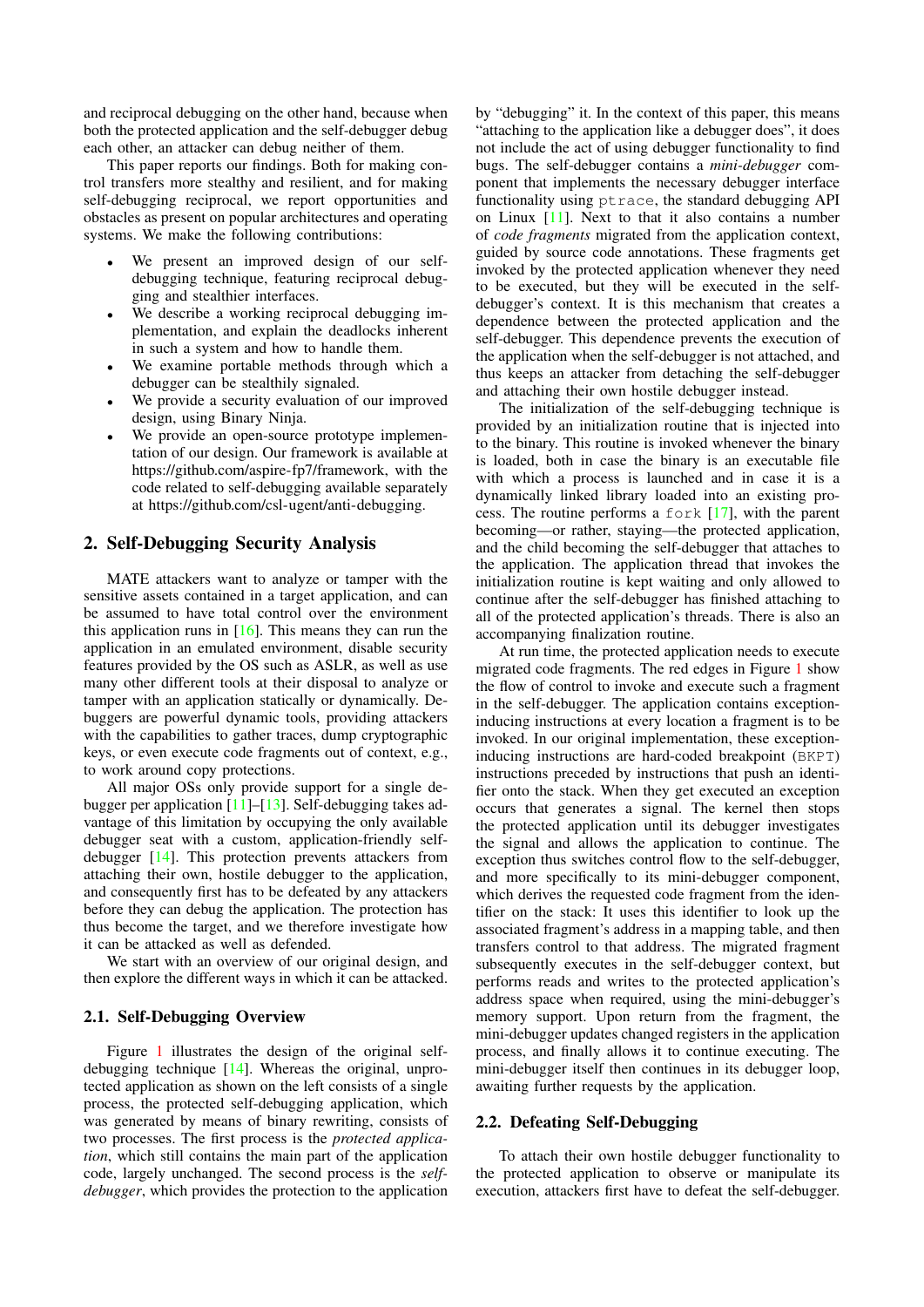

<span id="page-2-0"></span>Figure 1. Overview of the original self-debugging protection

They can achieve this in a number of ways. We present these attacks in two broad categories: those where the selfdebugger is detached, and those where it is still attached. In the first category a hostile debugger can be attached directly to the protected application. In the second category, the hostile debugger cannot be attached directly.

2.2.1. With the Self-Debugger Detached. Detaching the self-debugger is not hard by itself. It can be done, e.g., by killing the self-debugger, or by removing or disabling the initialization routine that spawns it. This by itself does not suffice, however, because the protection also includes the migration of code fragments into the self-debugger. As the protected application at times needs to execute these code fragments, it will stop working when the selfdebugger is detached. Attackers thus need to deal with these migrated code fragments. They can do so in several ways: The migration transformations can be reversed, the execution of fragments can be avoided, and they can be emulated in an attacker-controlled process.

Reversing the transformations means both undoing the changes to the migrated code fragments so they can execute directly in the application again, and reversing the control flow switches to the mini-debugger back to normal control flow that does not depend on a debugger. To reverse transformations in general, attackers first need to find out which transformations have been applied and where, after which they can tamper with the binary to undo the protection. For self-debugging, attackers need to locate the control flow switches and the migrated code fragments. Simple static analysis suffices to do so: one can directly find the hard-coded breakpoints by simply scanning the binary, and one can find their intended targets by using the accompanying identifier to look up the target address in the mapping table. Alternatively, dynamic analysis such as tracing the self-debugger's execution can also

be used to determine the intended targets of the control flow switches. Such an analysis can be achieved easily by attaching a hostile debugger to the self-debugger process. In the public challenge of the ASPIRE FP7 project, the self-debugging protection was reversed manually by an amateur hacker in this way  $[15]$ ,  $[16]$ . With the necessary effort, attackers could automate these analysis steps, as well as the subsequent tampering.

Alternatively, attackers might be interested in tracing or tampering with only a small part of the application, in which case reversing all the transformations for all of the migrated code fragments is typically not necessary. The attackers can instead try to invoke execution paths that enable them to reach their specific goals, yet contain no (or few) migrated code fragments. Using a debugger to alter the flow of execution at will—perhaps even in a scripted manner—is of great benefit in constructing such paths. Moreover, when the code to be protected is a dynamically linked library, attackers can invoke exposed API functions in the order of their choosing. This attack approach was employed by professional penetration testers during the ASPIRE FP7 project's security evaluation [\[15\]](#page-9-12), [\[16\]](#page-9-13). The same analyses as used for reversing transformations are required, as well as the extra path analysis.

A last attack option is to leave all transformations intact, and to emulate the mini-debugger function. This emulation comes down to switching control flow to the right migrated code fragments when requested, and creating the right context for them to execute. One way to do so is to create and attach a hostile debugger that contains the necessary emulation functionality next to the traditional debugging functionality one expects to find in any typical debugger. The migrated code fragments can then be executed in this hostile debugger's context, while it can use its privileges to tamper with and trace the protected application at will. Another option would be to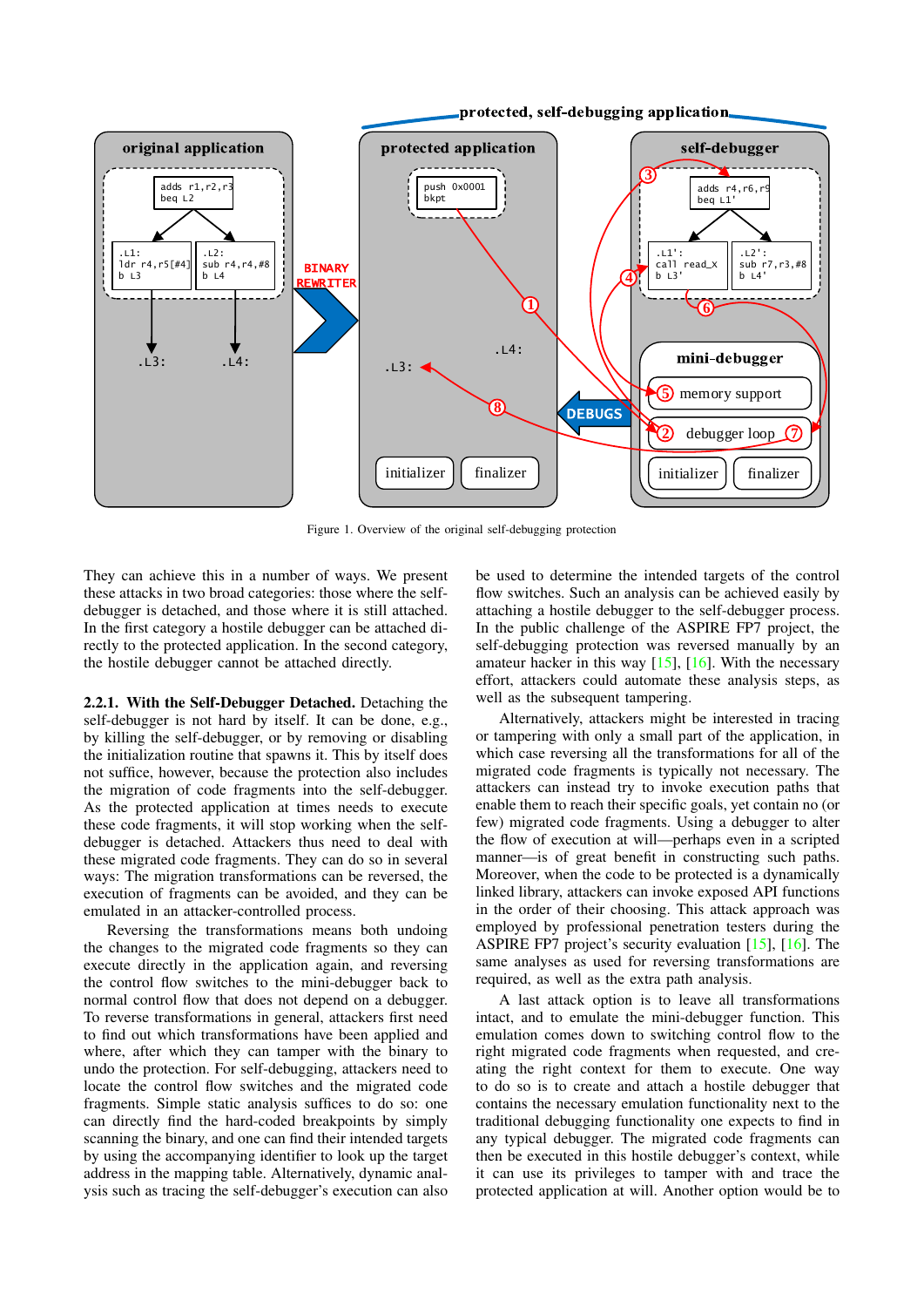

<span id="page-3-0"></span>Figure 2. Overview of the improved self-debugging protection featuring reciprocal debugging and stealthier interfaces

insert some kind of signal handler that can resolve the control flow switches into the application itself. In that scenario, however, the migrated code fragments would run directly in the target's address space. As the fragments were transformed to run in another address space, some hooking of the ptrace API would be required for these fragments to execute correctly.

2.2.2. With the Self-Debugger Attached. Here, attackers cannot attach their own debugger to observe or to tamper directly with the protected application. However, they can target the self-debugger itself, or gain debugging privileges through some other way than the ptrace API. During the ASPIRE Security Evaluation professional penetration testers tried and failed to use multiple tools for tracing or live-debugging a protected application [\[15\]](#page-9-12).

Attackers can attach their debugger directly to the selfdebugger, and use its privileges to subvert the protection, effectively turning the self-debugger into their own hostile debugger. By debugging the self-debugger they have direct access to the migrated code fragments during their execution. More importantly, they can also gain indirect access to the protected application by taking advantage of the self-debugger's privileges and injecting ptrace requests. This allows them to trace and tamper with the application, without directly debugging it or interfering in its workings. Such an approach would require little analysis, yet bypass the protection completely.

Alternatively, debugging-like powers can also be achieved without using the ptrace API. Program emulation using Valgrind [\[18\]](#page-9-15), or QEMU [\[19\]](#page-9-16) can provide tracing, as long as the ptrace API and the entire workings of the control flow switches are correctly emulated. Using Valgrind, interactive debugging can even be provided through a gdbserver. We tried attacking our original implementation using this approach, but did not succeed because of incorrect emulation of the ptrace API and the exception-inducing instructions [\[14\]](#page-9-11). Implementing a correct emulation of these aspects is just engineering, however. We therefore consider it worthwhile to defend the application against being executed in an emulated environment. Many such defenses already exist, and are orthogonal to our technique [\[20\]](#page-9-17). We thus consider antiemulation out of scope for this paper.

Finally, attackers could modify the OS in order to provide them an alternative to the ptrace API. This would come at the cost of considerable engineering effort, however. To be useful to attackers, such an API has to provide the functionality necessary for interactive debugging or performing scripted attacks.

#### 3. Resilient Self-Debugging Design

To counter the above attacks, our improved selfdebugging technique features two improvements: a tighter, reciprocal coupling between the application process and its self-debugger process, and stealthier interfaces for invoking the mini-debugger. Figure [2](#page-3-0) contains an overview of the design. It depicts both reciprocal debugging (i.e., both processes debugging each other) and stealthier interfaces (i.e., no more BKPT instructions). We discuss these aspects in detail below.

### 3.1. Reciprocal Coupling

The self-debugger can be a target for attackers, who either want to debug it or run the protected application without it being attached. We therefore explored methods of making the coupling between the two tighter, that is, making it harder for an attacker to kill, detach, or subvert the self-debugger without triggering a reaction. More specifically, we explored reciprocal debugging, where not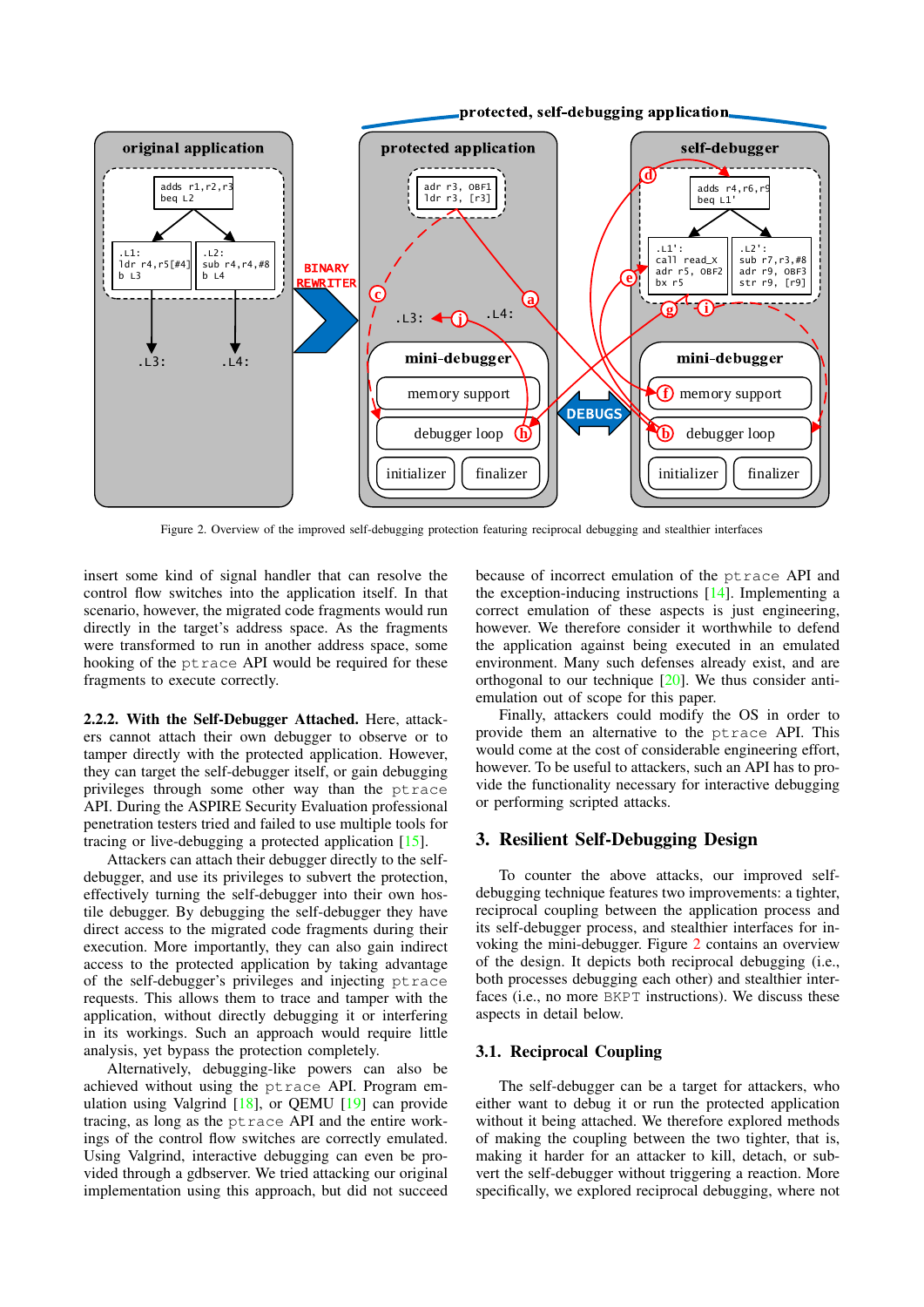only does the self-debugger "debug" the application, but the application itself also "debugs" the self-debugger. This keeps any hostile debuggers from attaching to either. Figure [2](#page-3-0) presents an overview of reciprocal debugging, together with the changes to the original design it requires in terms of components and the flow of control. These changes serve to ensure that the protected application remains attached to the self-debugger. In the original design, the protected application could raise exceptions to invoke the mini-debugger. In the improved design, such invocations can happen in two directions. Consequently, both processes contain an identical mini-debugger.

With two mini-debuggers present and the accompanying bidirectional mini-debugger invocations, the interactions between the protected application and the selfdebugger are more complex. We start with an abstract overview of these interactions, and follow up by illustrating the control flow portrayed in Figure [2](#page-3-0) as a concrete example. At any time during the execution of application code, either the protected application or the self-debugger is functioning as the *exception-throwing process*, with the other process functioning as the *exception-catching process*. The exception-throwing process executes (possibly migrated) application code, until it throws an exception to invoke the mini-debugger. The exception-catching process, on the other hand, executes in the debugger loop of its mini-debugger, awaiting any invocations. We consider the exception-catching process to contain an *active* minidebugger. When an exception is thrown by the exceptionthrowing process, this process is stopped, and the active mini-debugger in the exception-catching process is invoked. At this point, the roles of the two processes have to switch. The exception-catching process will transfer control to application code and become the exceptionthrowing process. Conversely, the exception-throwing process will ready itself for invocations by activating its mini-debugger, and thus become the exception-catching process. These transitions are managed by the active minidebugger in the exception-catching process. It first uses its debugger privileges to intervene in the stopped exceptionthrowing process, transitioning it to an exception-catching process. More precisely, the active mini-debugger manipulates the state and context of the exception-throwing process and then resumes it in the debugger loop, thereby activating its mini-debugger. After this transition, the active, invoked mini-debugger can complete the role switch by transferring control to the requested application code, thereby deactivating itself and transitioning its process from exception-catching to exception-throwing.

We present the control flow depicted by the alphabetically ordered red edges in Figure [2\)](#page-3-0) as a concrete example. Here, the protected application is the exceptionthrowing process, executing application code; the selfdebugger is the exception-catching process, with an active mini-debugger. The protected application throws an exception  $(Q)$ , which invokes the active mini-debugger running in the self-debugger  $(6)$ . First, the active mini-debugger transitions the protected application to an exceptioncatching process by activating its mini-debugger  $(\odot)$ . Secondly, the active mini-debugger transitions the selfdebugger to an exception-throwing process by transferring control to application code, in the form of a migrated code fragment  $($ a $)$ . This migrated code might perform memory operations, requiring the memory support of the minidebugger ( $\odot$  and  $\odot$ ). At some point the migrated code in the self-debugger throws an exception  $(Q_0)$ , invoking the active mini-debugger running in the protected application  $(6)$ . This active mini-debugger also manages two transitions: First, of the self-debugger into an exceptioncatching process  $($ i); Second, of the protected application into an exception-throwing process, by transferring control to application code  $($   $)$ .

As an additional protective measure, the protected application and self-debugger attach to each other with the PTRACE\_O\_EXITKILL option enabled. This option ensures that a debugged process can never escape its debugger's control, even if the debugger unexpectedly exits. The kernel enforces this by immediately shutting down the debuggee when a debugger exits. If the debugger simply detaches, however, the debuggee is allowed to continue normally. In the case of reciprocal debugging, enabling this option ensures an attacker can kill neither the protected application nor the self-debugger, without the other immediately shutting down.

If the entirety of its initialization happens correctly, this design is impervious to dynamic tampering through a debugger. Once the initialization is done, the protected application can no longer be debugged, the self-debugger cannot be debugged, and even killing the self-debugger will not help an attacker.

#### 3.2. Stealthier Interfaces

Regardless of the specific attack, analyzing how the mini-debugger is invoked and to which (migrated) application code it transfers control helps the attacker in understanding the application. In our original design, the interfaces between the protected application and minidebugger were implemented with manifest idioms (i.e., BKPT instructions and IDs pushed onto the stack), and the control flow between them was hence easy to follow, e.g., in a static analysis that is customized to handle the idioms. To inhibit analysis, we extended the mini-debugger with stealthier interfaces.

This interface consists of two aspects, as the exception-throwing process (1) needs to invoke the minidebugger in the exception-catching process by raising a signal, and (2) needs to pass the necessary information to identify the target code to be executed once control is transferred. Whereas our original design only allowed for a single implementation of both aspects, we explored and implemented several stealthier, alternative methods in our improved design for both of them.

Moreover, the identification of target code fragments is also more flexible in the new design, as control can now be passed to any code fragment in the exception-catching process, whichever of the two processes is the exceptioncatching one at some point in time. In the original design by contrast, control could only be passed to the set of migrated code fragments. Because the identification of target code is more flexible, the interface through which both the mini-debuggers in both the processes are invoked can be exactly the same for invocations in both directions of the reciprocal design. This is a useful feature for two reasons. First, one mini-debugger implementation then suffices for both processes, so only one mini-debugger needs to be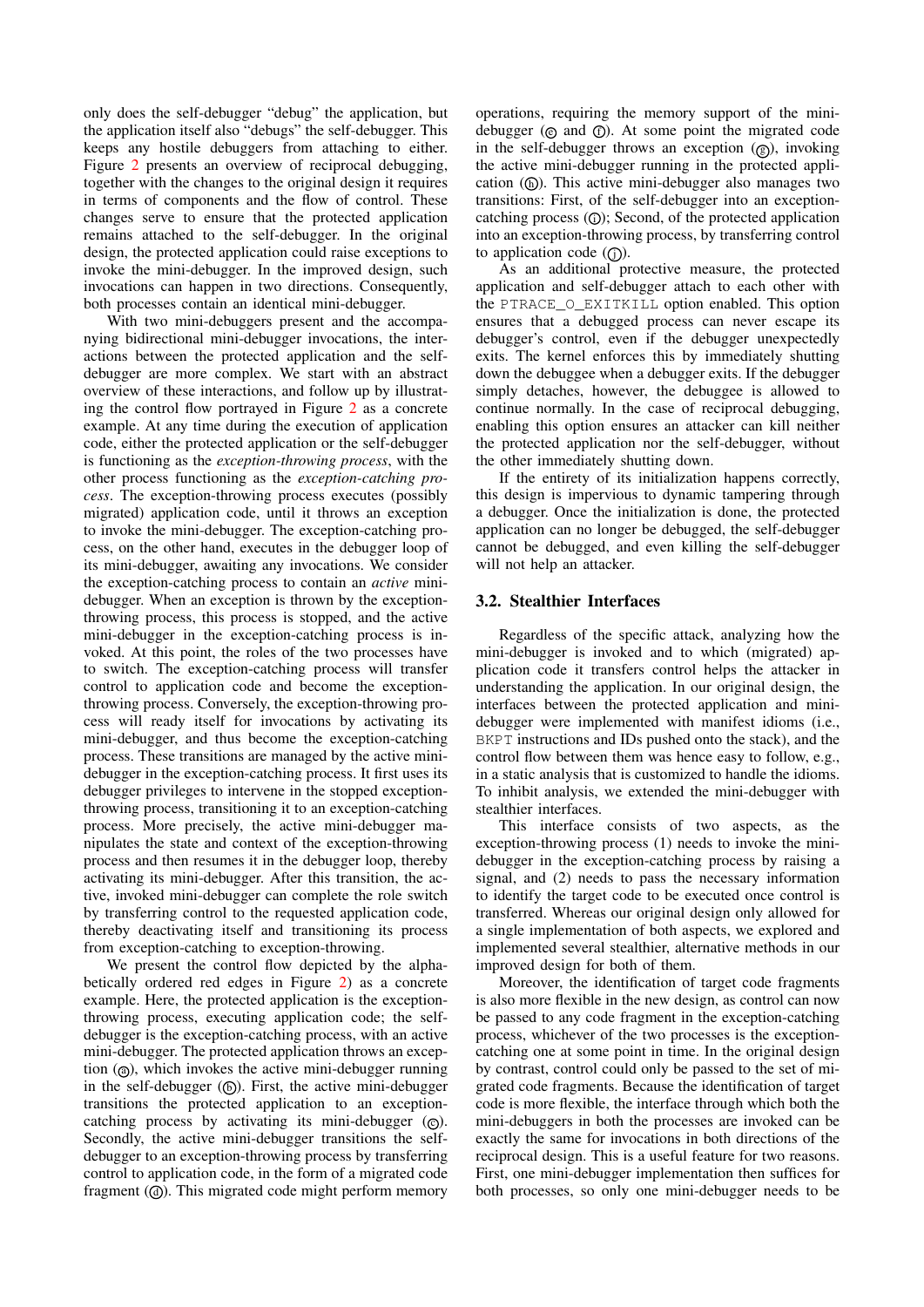injected into the protected binary. Secondly, having the same interface in both directions implies that the static code fragments making invocations do not reveal which mini-debugger they invoke by means of their appearance alone. This reduces the amount of useful information that attackers can extract from the protected binary through simple static attacks such as pattern matching.

3.2.1. Signaling the Mini-Debugger. We replaced the conspicuous BKPT instructions of our original design with injected code that looks harmless and similar to the surrounding code, yet intentionally generates software faults. Whereas originally a SIGTRAP signal was generated and examined by the mini-debugger, our new design can handle a mix of different signals such as SIGSEGV and SIGFPE. Examples of injected code signaling the minidebugger from both the application and self-debugger pro-cesses can be observed in Figure [2](#page-3-0) ( $\omega$ ) and  $\omega$ ). Here, ADR is an ARM assembler macro-instruction that produces an address in a register. The values OBF1, OBF2, and OBF3 produced by the ADR instructions are addresses that cause segmentation faults when accessed, either because they are invalid or because more permissions are required. We thus have some faulting instructions (LDR, BX, and STR in Figure [2\)](#page-3-0), preceded by some other instruction(s) that set up the fault (the ADR instructions in Figure [2\)](#page-3-0).

Figure [2](#page-3-0) depicts the injection of both the instructions that set the registers to set up the fault and the faulting instruction itself, such that they directly follow each other. Our implementation has more complex features to inhibit analyses. Instead of injecting faulting instructions, it can reuse instructions already present in the application. It then injects instructions that set up the registers for the software fault and add a jump to an already existing fragment that ends with an exception-causing instruction (e.g., a BX or a STR) when executed on the set register contents. This reuse makes the attacker's analyses harder as some instructions originally executed in only one context (the original application) are now executed in multiple contexts, i.e., both as parts of the original application code and to generate faults. It also splits the code that generates the software fault from the code that actually wants to invoke the mini-debugger, separating them in space. It even separates the software fault and its set-up in time when the jumped-to fragment contains instructions before the faulting instruction. Proper care then has to be taken that the intervening instructions do not change any live registers or have other side effects, of course.

By using less conspicuous code for signaling, however, it also becomes harder for the mini-debugger to distinguish between "forged" signals that request the switch to application code, and signals generated by genuine software faults. Causes of such signals can be bugs in the application, but also intentional functionality, such as processor feature detection, i.e., testing whether a certain instruction is supported by the hardware. Consequently, it is necessary for the mini-debugger to correctly make this distinction, and it thus contains a mechanism that allows for the verification of requested switches.

3.2.2. Target Identification. There are two aspects of target identification to consider: the location in which to pass the information about the target, and the way in which this information encodes the identity of the target. In our original design, both of these aspects were problematic with respect to stealthiness and ease of reverse engineering. First, the mapping table used for converting identifiers into addresses was a single centralized and unobfuscated table of all the addresses of migrated code fragments. A reverse engineer could thus, upon finding this table, find all control flow targets and start analyzing them. Secondly, in our original design the identifier was passed in a fixed place—the top of the stack—by the instruction immediately preceding the trap.

In our improved design, we take a decentralized approach: rather than passing an identifier that needs to be linked to a target somehow, we now pass the address of the requested target itself, in an obfuscated form. This way, there is no single table that can be abused by attackers to find all control flow targets. Moreover, the obfuscated address is no longer passed in a fixed location, but in a variable location that is implicated in the software fault used to signal the mini-debugger. This approach can be observed in Figure [2.](#page-3-0) In one instance, the code fragment in the self-debugger signals the mini-debugger by jumping to the address  $OBF2$  ( $\circledcirc$ ), for which the execution memory permission is lacking. The mini-debugger finds this obfuscated address OBF2 by inspecting the software fault, and then decodes it into the target address to be invoked. Another example would be a a software fault caused by a division by zero, where the obfuscated address could be stored in the register that was used as the numerator.

In our current proof-of-concept implementation we deploy only a few methods to obfuscate the target addresses. This could easily be extended to using a myriad of data obfuscation methods. For every invocation the minidebugger would then employ a decision tree to determine the specific method to decode the obfuscated address. The variables used in the decision tree could include the signaling method, the values in fixed or method-dependent memory addresses or registers, etc.

#### 4. Implementation Challenges and Solutions

This section discusses noteworthy aspects of our implementation that featured significant research challenges. In the process of exploring a more capable mini-debugger, we came to rely on more recent ptrace functionality such as PTRACE\_SEIZE and PTRACE\_O\_EXITKILL [\[11\]](#page-9-9). These features are only present as of Linux 3.4 and 3.8, respectively. Our binary rewriter operates on ARMv7 binary code.

#### 4.1. Reciprocal Debugging without Deadlocks

A system of two processes that debug each other and communicate via signals is fragile and prone to deadlocks. To make it work correctly took significant research efforts.

When a signal other than SIGKILL arrives at a debuggee process, the kernel places this process in a stopped state  $[11]$ . The debugger is notified of the signal, handles it (however it chooses to do so), and decides whether or not it is to be delivered to the debuggee. The debugger can thus choose to suppress signals, which in effect the minidebugger does when handling a request to transfer control to some application code. After the debugger is done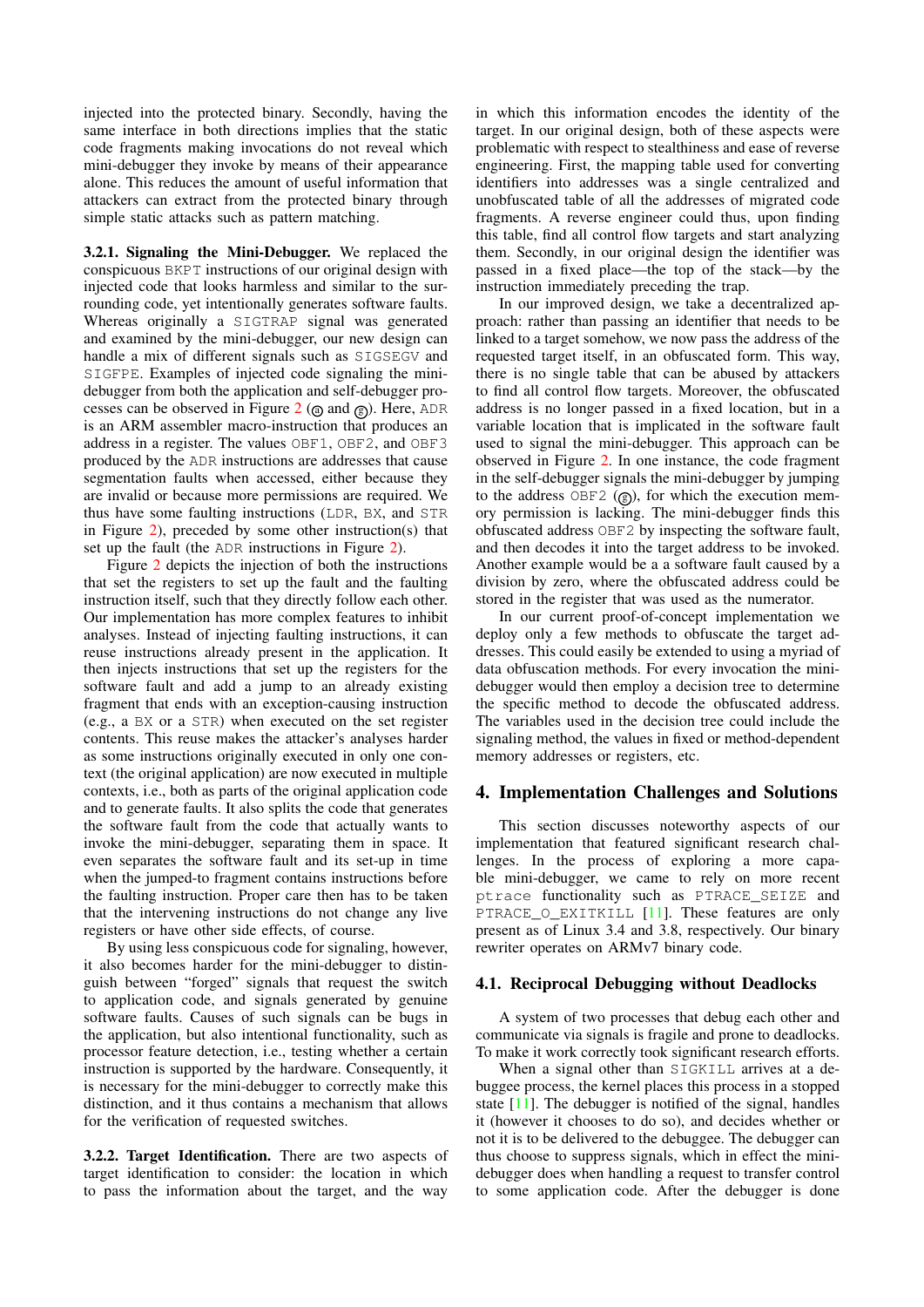handling the signal, it allows the debuggee to continue (with or without actual delivery of the signal). In essence, when a signal arrives at a debuggee process, it is stopped, and can only continue after its debugger allows it to. In the context of reciprocal debugging, this can become a problem. When signals arrive at both the protected application and the self-debugger simultaneously or close together, both processes end up in a stopped state, each waiting until the other one allows it to continue.

Conceptually, avoiding such deadlocks is simple: One can prevent signals arriving close together to both processes by preventing signals from arriving at the exception-catching process altogether. That process will then at all times be available to handle the signals arriving at the exception-throwing process. This is easier said than done, however. Avoiding deadlocks requires recognizing all possible sources of signals, and implementing methods to handle these cases. We describe several specific sources of signals, the associated deadlocks, and the solutions. We conclude by discussing the remaining possible deadlocks.

4.1.1. Child Processes. When something happens to a child process of potential interest to the parent process such as the child process stopping or exiting—, the kernel by default sends a SIGCHLD signal to that parent [\[21\]](#page-9-18). In addition, the kernel always treats a debugger process as a parent process of the debuggee  $[11]$ , so whenever a debuggee changes state, its debugger is notified through a SIGCHLD signal. In our case, any state change in any of the two processes results in a SIGCHLD signal being sent to the other process. When the exception-throwing process invokes the active mini-debugger, this could cause a deadlock. Without precautions, the exception-throwing process is placed in a stopped state by the kernel, which simultaneously sends a SIGCHLD signal to the exception-catching process, which will be blocked until the exception-throwing process allows it to continue. This is precisely the sort of situation we need to avoid.

To do so, we let both the application and the selfdebugger process make use of the sigaction API [\[22\]](#page-9-19) to disable the default sending of SIGCHLD signals by the kernel upon state changes in their child processes.

For applications where receiving and handling such signals from other child processes is part of the application's correct functioning, simply disabling the signals is not an option. An alternative solution, which we have not implemented yet but only requires some engineering, is then to keep these signals pending using the sigprocmask API [\[23\]](#page-9-20), and only handle them at specified synchronization moments, when it is certain the self-debugger's process state will not change.

There is one exception to the ignoring of SIGCHLD signals: When a debugged process exits, the kernel always sends one, which cannot be disabled. However, before a debugged process is allowed to exit, its debugger is notified of the impending departure. The debugger can use this opportunity to detach from the exiting process, forestalling the arrival of the SIGCHLD signal. We hence solved this exception by making the self-debugger detach from the protected application in the appropriate places.

<span id="page-6-0"></span>4.1.2. Users and IPC. A user or process can send any kind of signal directly at a process using the kill

command or API, provided that they possess the required privileges [\[24\]](#page-9-21). Such signals might be used to request that the application output a status update, or in the context of inter-process communication (IPC). While we might question the motives of a human user simultaneously sending a signal to both the protected application and the self-debugger, there is at least one system process that has a good motive. When a system shutdown is requested, the system daemon—be it sysvinit, systemd, or something else—handles this by sending a SIGTERM signal to all running processes at the same time [\[25\]](#page-9-22). Most processes will then terminate, and any process that has not yet done so after a specified delay will be sent an additional SIGKILL, immediately terminating it. For reciprocal debugging, the initial SIGTERM causes a deadlock that not even the subsequent SIGKILL can solve.

Using the aforementioned sigaction API does not suffice now: When a debuggee process asks not to be notified of signals from a specific type, the kernel still informs its debugger  $[11]$ ,  $[22]$ , which then first needs to intervene. In our case, we hence still have a deadlock. A working alternative is blocking the sending of signals of a certain type with the sigprocmask API [\[23\]](#page-9-20). Those signal are then kept pending until the type is unblocked again. For a debugged process, only when the signal is unblocked again will the debugger be notified of its arrival.

Whenever a mini-debugger becomes the active one, it therefore blocks all possible signal types except for SIGKILL and SIGSTOP, which we discuss later. This blocking is undone right before deactivating and transferring control to application code. The exceptioncatching process thus blocks all possible signals, while the exception-throwing process maintains its original behavior. This maintains behavior that depends on signals sent by other processes or users. The previously discussed case of a system shutdown serves as an example. There, the exception-throwing and the exception-catching processes simultaneously receive a SIGTERM signal. The signal arriving at the exception-catching process is simply blocked. The signal arriving at the exception-throwing process is first presented to the exception-catching process, which sends it on to the former. The application then shuts down in a proper manner, cleaning up properly before exiting.

4.1.3. Software Faults. The aforementioned solutions only block signals that were sent to it through kill or one of its variants. A signal caused by a software fault inside the process itself cannot be blocked that way, and has to be handled before the process can continue.

Faults inside the exception-throwing process can be intentional, i.e., injected by us to invoke the mini-debugger, or genuine faults, possibly caused by bugs or, e.g., by code testing the processor's support for certain instruction set extensions. In Section [4.3,](#page-8-0) we describe an optional mechanism to distinguish between these cases and to pass any genuine signal on to exception-throwing process. It is thus no problem if that process generates a genuine software fault. On the other hand, if the exception-catching process generates such a fault, a deadlock is certain to follow. A software fault generated in the exception-catching process can only be the result of a bug in the mini-debugger, so with proper engineering this becomes a non-issue.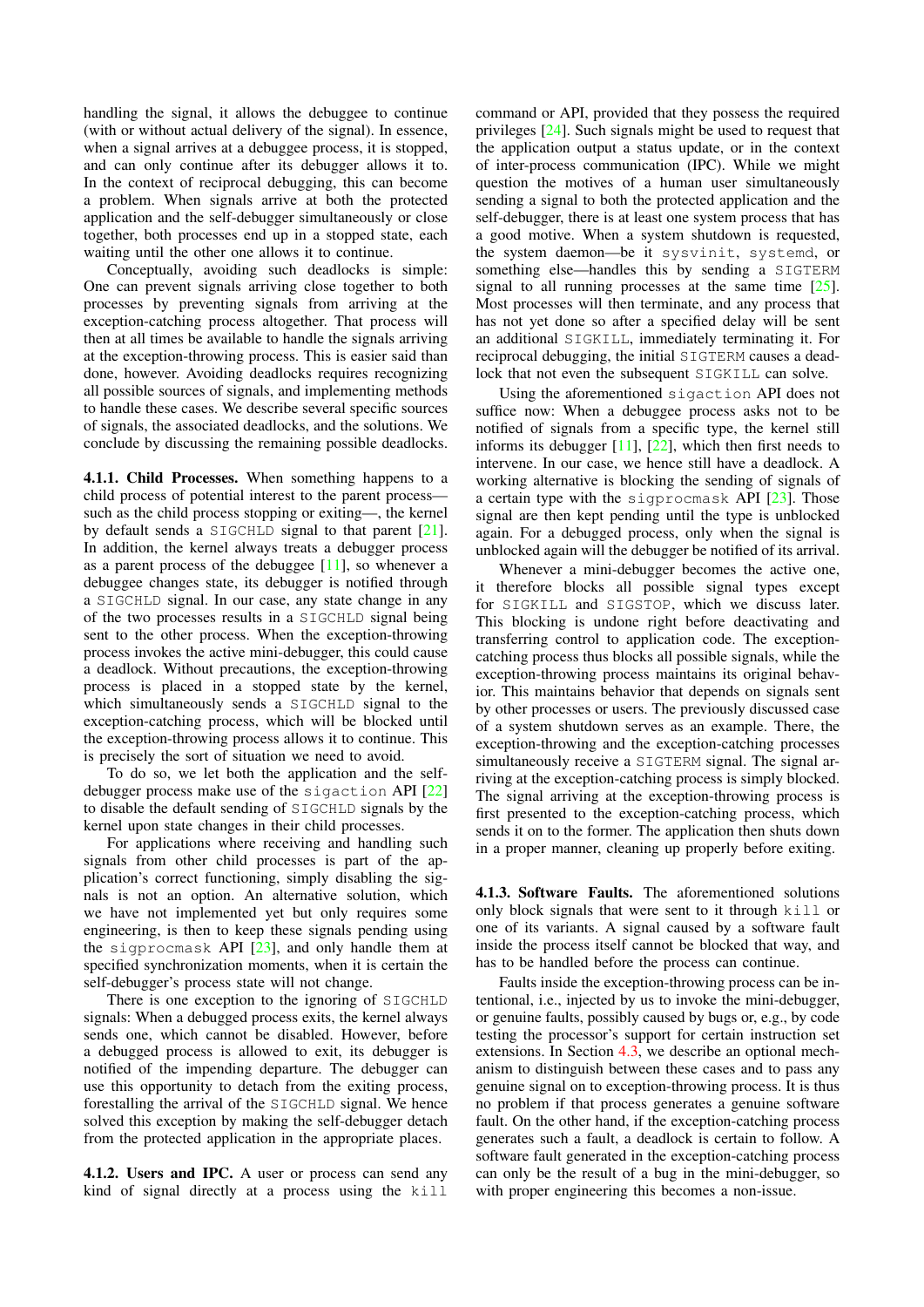4.1.4. Remaining Deadlocks. An important caveat to the above is that neither SIGKILL nor SIGSTOP can be ignored or blocked, as described in Section [4.1.2.](#page-6-0) If a SIGKILL arrives at either process, it simply dies, taking the other process with it because of the PTRACE O EXITKILL option. This is not a problem, it is exactly what we want. If a SIGSTOP arrives at the exception-catching process, a deadlock does still occur, as the exception-throwing process is running application code instead of paying attention to its debuggee. This means that no SIGSTOP should ever be sent to the protected application or the self-debugger, as either could be the exception-catching process at any moment.

This is certainly a limitation, but is not necessarily an important one for the specific applications we want to protect. On the one hand, an application sending a SIGSTOP signal to stop itself or one of its component processes can be adapted to send a SIGTSTP signal instead. Contrary to a SIGSTOP, a SIGTSTP can be blocked. Although the resulting process stop might be delayed, no deadlock will occur. On the other hand, SIGSTOP signals originating outside of the application are entirely out of our control. Such signals are of use to potential attackers that want to to tamper with the application, however, and the resulting deadlock could hence be seen as extra protection.

### 4.2. Signaling the Mini-Debugger

We use intentional processor faults to signal the mini-debugger. Such faults can be generated in various ways, but ultimately result in just four different signals: SIGILL, SIGFPE, SIGSEGV, and SIGBUS. Popov et al. used such intentional faults for static control flow obfuscation [\[26\]](#page-9-23). Our context differs in two ways. First, whereas they aim to thwart disassembly, we aim to thwart hostile debuggers. Second, we use the ARMv7 architecture, which is used on a variety of platforms with many optional features. Portability is thus a major concern. We investigated the portability of various signaling methods for the ARMv7 architecture, and also compared with x86 (or x86-64) architectures to provide a broader scope.

4.2.1. Illegal Instructions. Not all ARM or x86 processors implement all extensions of their respective instruction set architectures (ISAs). Moreover, in both ISAs many combinations of bits do not encode an actual instruction. For any processor, unsupported encodings are illegal instructions, and attempting to execute them results in a fault. On Linux, such a fault generates a SIGILL signal.

Inserting an illegal instruction encoding is not futureproof, however, as future ISA revisions could redefine such encodings. Unimplemented instructions differ between processors, and are hence not portable. Furthermore, instances are easy to identify using a disassembler.

4.2.2. Division by Zero. A less conspicuous approach uses instructions that only fault under some conditions, but otherwise execute normally. A good example are divisions, which only fault for division by zero. Using data obfuscation techniques, loading a zero into the denominator register can remain hidden from static analysis.

Divisions by zero are not portable, however. In languages like C, they are undefined and hence their behavior

can vary from one system to another. While on Linux x86 systems, an attempted division by zero generates a SIGFPE signal, this is not necessarily the case for ARM Linux. Most ARM processors do not implement the UDIV and SDIV instructions intended for integer division, emulating these in software instead. On such processors, trying to divide by zero with the UDIV instruction would not result in a SIGFPE, but rather in a SIGILL, as the instruction is not even recognized. On other ARM systems (or architectures such as MIPS), no fault or signal is even generated, and the division by zero simply returns a zero.

4.2.3. Segmentation Faults. A segmentation fault occurs upon an invalid memory access. The access might be invalid because the address does not refer to mapped memory at all, such as a NULL pointer dereference; or because the process lacks the permissions required for the specific access, such as writing to read-only memory, or trying to execute kernel code. On Linux, a segmentation fault results in a SIGSEGV signal.

We can intentionally generate segmentation faults by inserting instructions that makes invalid memory accesses. The layout of the address space is not very predictable, however. It contains two fixed areas that we can choose addresses from: the NULL page, and kernel space. Even if the kernel is running with Kernel Page Table Isolation (to protect against Meltdown attacks), accessing locations in the then unmapped kernel memory still results in a SIGSEGV. The kernel's exact address range varies between architectures, and some pages are explicitly mapped to be accessible from user space such as the vectors page on ARMv7 and the vsyscall page on x86. As their addresses are fixed, they pose no real problems.

On ARM, we have two choices for the specific faulting instructions: load/store instructions and indirect controlflow instructions. At the moment of the attempted memory access or control transfer, their base register and target address register contain the kernel-space address, which can be computed in an obfuscated manner to make it less conspicuous. Many more options to generate segmentation faults exist, and the options for which the specific fault address can easily encode information include the following: writing to the binary's read-only data segment, branching to the binary's data segment, branching to the stack, etc. On x86, equivalent instructions exist that can be used to trigger segmentation faults.

4.2.4. Unaligned Memory Accesses. Even if an instruction accesses a valid address, it can still fault when the address is not alignment. Some ARM processors do not allow any unaligned memory access. Some only disallow it for certain instructions. Similarly, some x86 instructions also require a specific alignment. In those cases, unaligned memory accesses are regarded as a software fault, and on Linux result in a SIGBUS signal.

As the instructions that can trigger a SIGBUS vary across ARM processors, there is a clear portability issue. We can sidestep this issue by only inserting instructions for which unaligned memory accesses are illegal on every ARM processor, such as LDREX, but that is not stealthy at all. Moreover, a more problematic portability issue is that the Linux kernel on ARM is often configured to hide unaligned memory accesses from user processes. In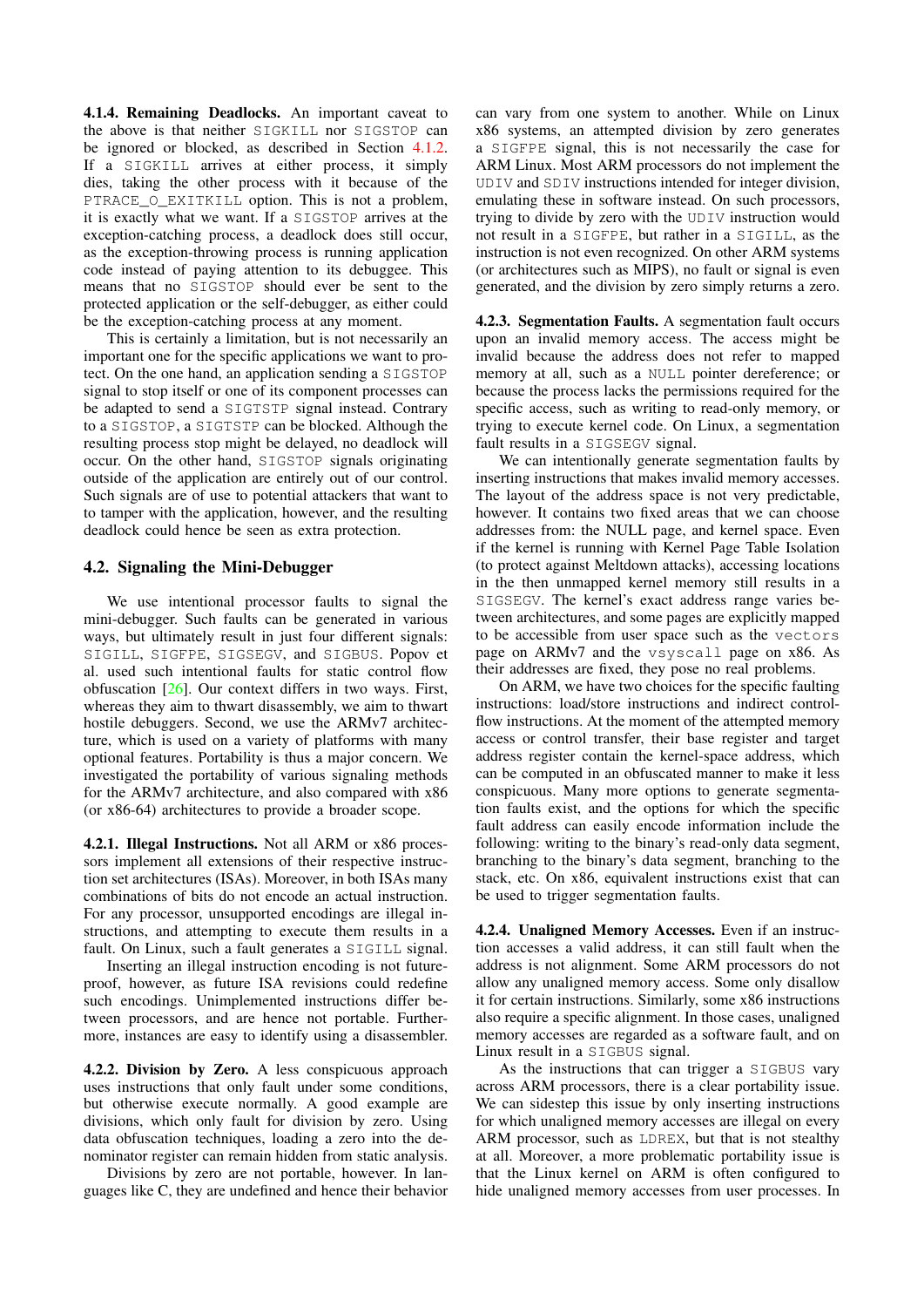TABLE 1. OVERHEAD OF INDIVIDUAL SELF-DEBUGGING ASPECTS

<span id="page-8-1"></span>

| Aspect              | <b>Execution Time</b> |
|---------------------|-----------------------|
| Initialization      | $16$ ms               |
| Memory Read         | 4.4 $\mu$ s           |
| Memory Write        | 4.8 $\mu$ s           |
| Switch SIGTRAP      | $7.9$ ms              |
| Switch SIGSEGV (RW) | $0.065$ ms            |
| Switch SIGSEGV (X)  | $0.060$ ms            |

that case, the kernel handles unaligned memory accesses without even sending a SIGBUS signal.

4.2.5. Actual Implementation. From our investigation we concluded that triggering segmentation faults is the most platform-independent signaling method. It can be made to work on all ARM devices, and it is also portable to x86 platforms. In general, we suspect significantly less portability concerns on the x86 platform. The two signaling methods we implemented in our prototype reflect our conclusions. Both methods use segmentation faults: one uses loads and stores, the other uses indirect branches.

## <span id="page-8-0"></span>4.3. Switch Verification

Upon invocation, the mini-debugger has to determine whether it is dealing with an actual invocation or a genuine signal caused by original application behavior. We therefore use an allowlist that contains the addresses of all potential faulting instructions, rather than a full bidirectional mapping. If the fault address is not allowed, the signal is genuine and the mini-debugger passes it on to the exception-throwing process. The addresses in the allowlist are, like those in the original mapping table, of considerable interest to attackers. They should therefore be stored in a hashed manner, similar to passwords.

### 5. Evaluation

We evaluated and tested our technique on an Arndale ARMv7 Board that runs Ubuntu 15.04, featuring Linux 4.3.0. In our tool chain, we used GCC 4.8.1 and GNU binutils 2.23, the latest versions for which we have the necessary patches to support our binary rewriter. From version 4.4 onwards, Android features Linux kernels recent enough for our improved mini-debugger, but we lack a patched Android compiler tool chain for such recent versions. We therefore did not evaluate our technique on Android. The lack of recent patches is an engineering issue that results from a lack of resources to port and maintain patches forward, not a fundamental issue. All patches are available online, and all our prototype source code will be released upon publication of this paper.

### 5.1. Performance Overhead

It is rather meaningless to present a concrete performance overhead for an application protected by our improved self-debugging technique. When protecting their application, developers choose which code fragments to migrate to the self-debugger in function of the specific, sensitive code they want to protect. To thwart attackers, they should ensure plenty of control flow switches occur

<span id="page-8-2"></span>TABLE 2. RESULTS FROM BINARY NINJA ANALYSIS

| # Code           | <b>Migrated Targets</b> |       | <b>Non-migrated Targets</b> |       | <b>Faulting Instructions</b> |       |
|------------------|-------------------------|-------|-----------------------------|-------|------------------------------|-------|
| <b>Fragments</b> | <b>Disassembled</b>     | Total | Disassembled                | Total | Value Found                  | Total |
|                  |                         |       |                             |       |                              |       |
|                  |                         |       |                             |       |                              |       |
|                  |                         |       |                             |       |                              |       |
| 10               |                         | 10    |                             |       |                              | 25    |
| 13               |                         |       |                             |       |                              | 32    |
|                  |                         |       |                             |       |                              | 36    |

in or near the sensitive code. The overhead for a specific application depends by and large on the fragments being migrated and on which code paths these fragments lie. Profiling can be used to select code fragments that are not too hot, nor too cold, but the exact performance overhead is context-dependent. On top of that, we can transform hot code to create colder code that is more suitable to being migrated, through loop tiling for example.

Still, we can measure the impact of several operations, such as its initialization, memory operations performed from a migrated code fragment, and switches to and from such a fragment. To that extent, we used microbenchmarks that were completely dominated by the aspect to measure, compiled these benchmarks at -O2 and employed perf. Our results can be seen in Table [1.](#page-8-1) We measured the execution time for: the self-debugging initialization routine; memory reads or writes from the self-debugger, using the mini-debugger's memory support; and control flow switches, using the different signaling methods we implemented. The memory reads and writes correspond to a single LDR or STR instruction. Two switches occur when executing a migrated code fragment in the self-debugger: one switch to the self-debugger, and one switch back the application.

We measured the SIGTRAP signaling method employed in our previous implementation as a reference, and came to the conclusion that it is two orders of magnitude slower as the stealthier signaling methods we implemented. The reason for this is that the specific Linux kernel code path triggered by a BKPT instruction performs some I/O, slowing it down [\[27\]](#page-9-24).

### 5.2. Security Evaluation

We evaluate how our improved design thwarts several approaches an attacker could take to defeat our original design, and conclude this section by considering the attack approaches that remain, as well as the orthogonal defenses that can improve the resilience of our technique.

In our original design, an attacker could attach their own debugger to the self-debugger. In our improved design, such a debugger can no longer attach to either the self-debugger or the protected application. We verified this in real life, but also investigated an alternative attack that, with some extra work, still allows an attacker to attach a hostile debugger to either process, although only temporarily. We explain this attack with the example goal of attaching to the protected application. To achieve this goal, the attacker needs to simultaneously terminate the selfdebugger through a SIGKILL, and pause the protected application through a SIGSTOP. The latter signal is necessary to prevent the protected application from continuing its execution, encountering a mini-debugger invocation masquerading as a software fault, and dying. The attacker